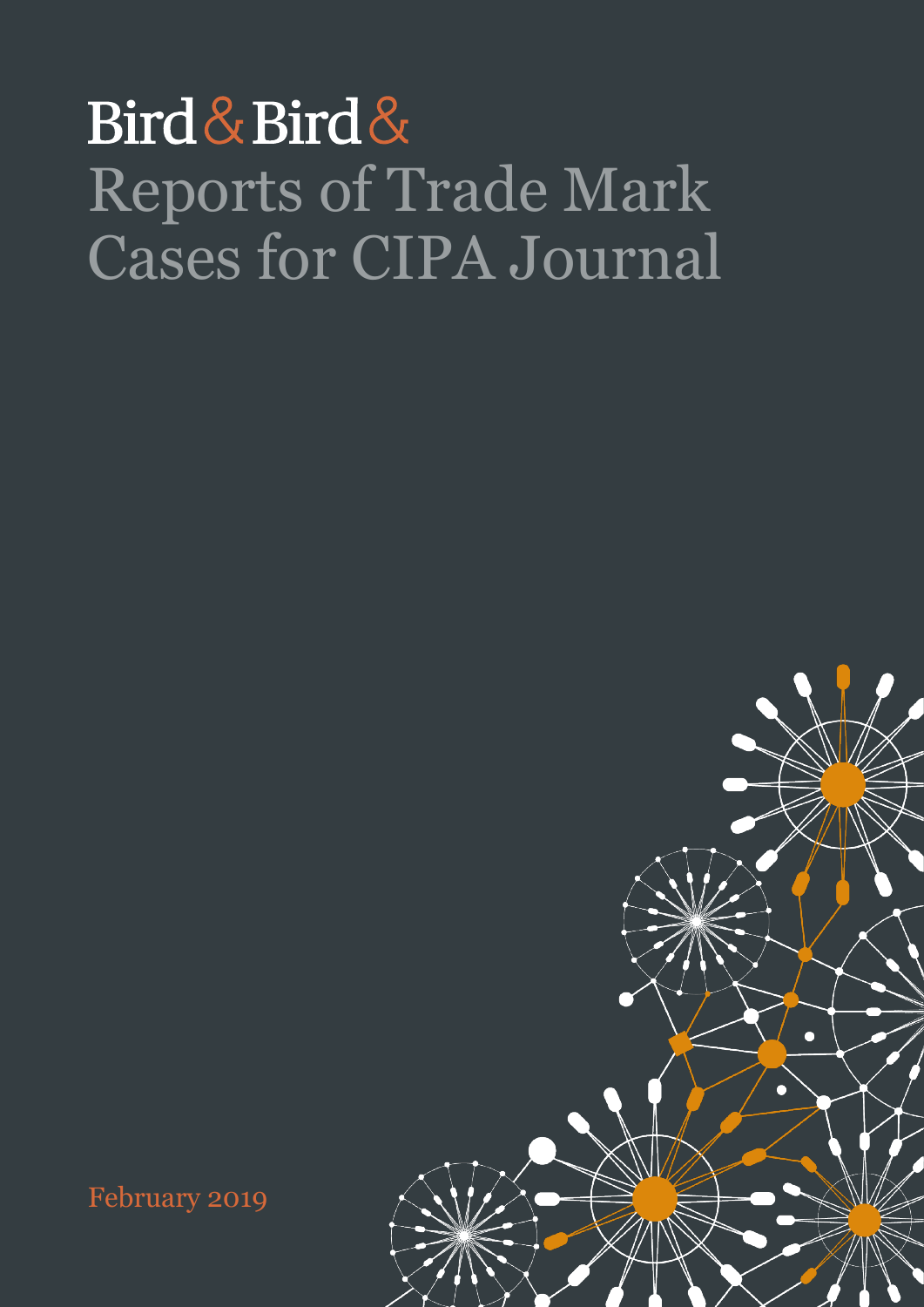# Trade mark decisions

## Decisions of the General Court (GC) and Court of Justice (CJ)

| Ref no.                                                                                                                                                       | Application (and where applicable, earlier<br>mark)                                                                                                                                                                                                                                                                                                                                                                | Comment                                                                                                                                                                                                                                                                                                                                                                                                                                                                                                                                                                                                                                                                                                                                                                                                                                                                                                                                                                                                                                                                                           |
|---------------------------------------------------------------------------------------------------------------------------------------------------------------|--------------------------------------------------------------------------------------------------------------------------------------------------------------------------------------------------------------------------------------------------------------------------------------------------------------------------------------------------------------------------------------------------------------------|---------------------------------------------------------------------------------------------------------------------------------------------------------------------------------------------------------------------------------------------------------------------------------------------------------------------------------------------------------------------------------------------------------------------------------------------------------------------------------------------------------------------------------------------------------------------------------------------------------------------------------------------------------------------------------------------------------------------------------------------------------------------------------------------------------------------------------------------------------------------------------------------------------------------------------------------------------------------------------------------------------------------------------------------------------------------------------------------------|
| GC<br>$T-105/16$<br>Philip Morris<br>Brands Sàrl v<br>EUIPO; Explosal<br>Ltd<br>1 February 2018<br>Reg 207/2009<br><b>Reported by:</b><br><b>Adeena Wells</b> | erior Ouality Cigare<br><b>FILTER CIGARETTES</b><br>Raquel<br>- tobacco pouches; tobacco; smoking<br>tobacco; tobacco, cigars and cigarettes;<br>manufactured tobacco (34)<br><b>FILTER CIGARETTES</b><br><b>Marlh</b><br>20 CLASS A CIGARETTES<br>tobacco, raw or manufactured; tobacco<br>products, including cigars, cigarettes,<br>tobacco for roll-your-own cigarettes,<br>pipe tobacco; cigarette cases (34) | In invalidity proceedings, the GC annulled<br>the BoA's decision to disregard evidence<br>demonstrating reputation of the earlier<br>mark on the basis that it was submitted<br>out of time and before the BoA for the first<br>time.<br>The GC confirmed that the existence of a<br>link between two marks must be assessed<br>globally by examining any evidence<br>demonstrating reputation and<br>distinctiveness as well as examining the<br>similarities between the marks. The BoA<br>was unable to conduct this global<br>assessment as it did not examine evidence,<br>which the GC held could have changed the<br>outcome of the proceedings. Given the<br>potential impact on the decision, the GC<br>held that the BoA's failure to consider the<br>out of time evidence was a procedural<br>irregularity.<br>The GC confirmed that if a trade mark<br>owner submitted relevant evidence in<br>support of a reputation claim, the BoA was<br>obliged to examine the evidence on the<br>basis that the content was relevant to the<br>proceedings and may affect the final<br>outcome. |
| Ref no.                                                                                                                                                       | Application (and where applicable, earlier<br>mark)                                                                                                                                                                                                                                                                                                                                                                | Comment                                                                                                                                                                                                                                                                                                                                                                                                                                                                                                                                                                                                                                                                                                                                                                                                                                                                                                                                                                                                                                                                                           |
| GC<br>$T - 67/17$<br>Italytrade Srl v<br>EUIPO; Tpresso SA<br>18 May 2018<br>Reg 207/2009<br><b>Reported by:</b><br>Daniel Anti                               | tèespresso<br>coffee, teas and cocoa and substitutes<br>therefor $(30)$<br><b>TPRESSO</b><br>$\sqrt{\frac{P}{P}}$<br>- machines for the preparation of hot<br>beverages $(11)$<br>- non-medicinal infusions and teas in the<br>form of capsules, teas; non-medicinal                                                                                                                                               | The GC upheld the BoA's decision that<br>there was a likelihood of confusion<br>between the marks under Art $8(1)(b)$ .<br>The BoA was correct to find an above-<br>average degree of visual similarity between<br>the marks: it was irrelevant that the marks<br>were written in lower and upper-case<br>respectively. The additional letters in the<br>mark applied for was insufficient to rule<br>out visual similarity.<br>The GC also upheld the BoA's assessment<br>of phonetic similarity: the structure of the<br>words and the difference in pronunciation<br>in the first part of each mark did not<br>remove this similarity.                                                                                                                                                                                                                                                                                                                                                                                                                                                         |
|                                                                                                                                                               | $1\,$                                                                                                                                                                                                                                                                                                                                                                                                              |                                                                                                                                                                                                                                                                                                                                                                                                                                                                                                                                                                                                                                                                                                                                                                                                                                                                                                                                                                                                                                                                                                   |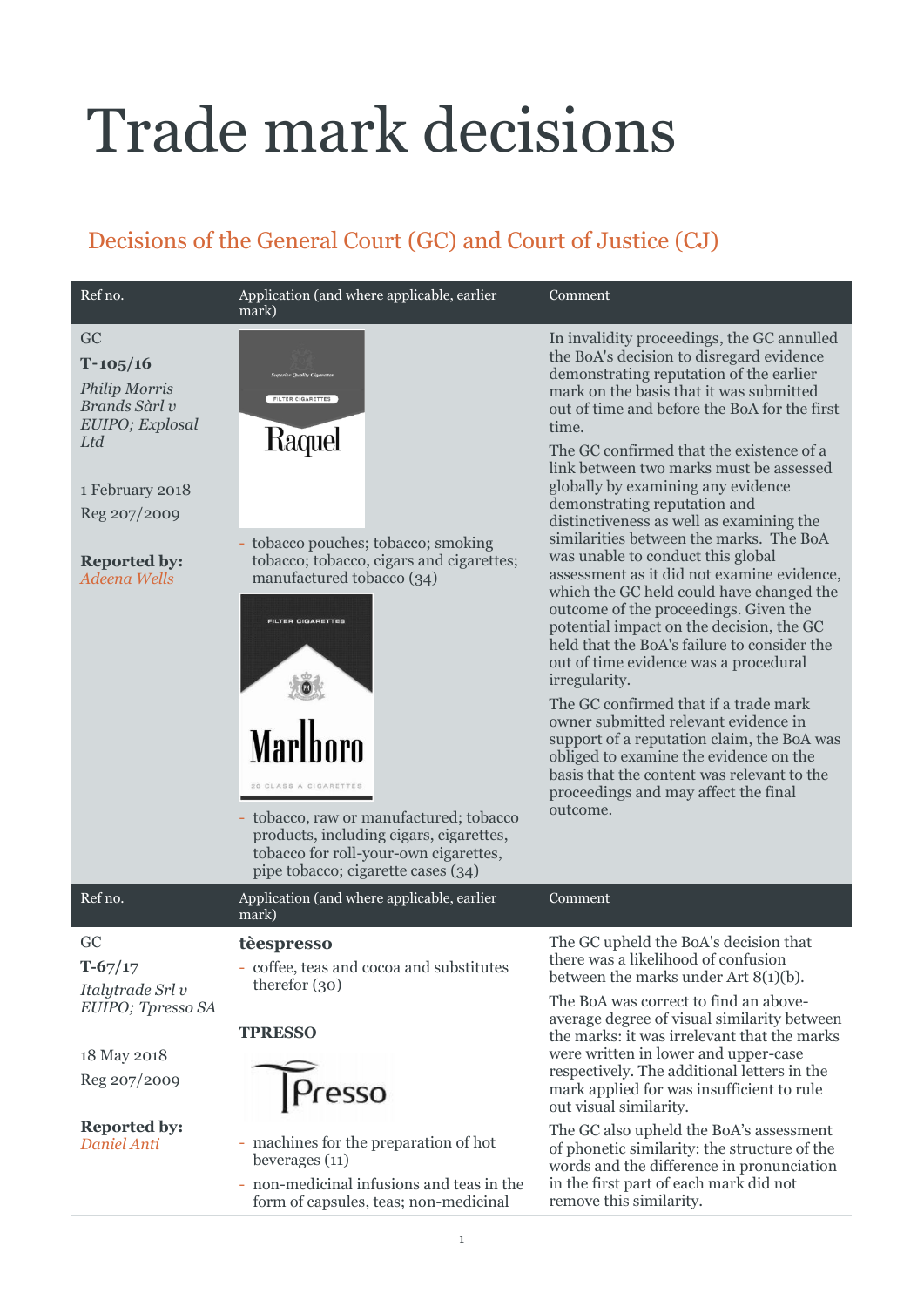|                                                                                                                                                   | infusions and herbal teas; tea extracts;<br>tea-based preparations and beverages (30)                                                                                                                | The GC however held that, contrary to the<br>decision of the BoA, the marks were likely<br>to be conceptually similar in that they both<br>indicated the term 'espresso'.<br>Notwithstanding this error, the BoA's<br>decision was upheld.                                                                                                                                                                                                                                                                                                                                                                                                                                                                                                                                                                                                                                                                     |
|---------------------------------------------------------------------------------------------------------------------------------------------------|------------------------------------------------------------------------------------------------------------------------------------------------------------------------------------------------------|----------------------------------------------------------------------------------------------------------------------------------------------------------------------------------------------------------------------------------------------------------------------------------------------------------------------------------------------------------------------------------------------------------------------------------------------------------------------------------------------------------------------------------------------------------------------------------------------------------------------------------------------------------------------------------------------------------------------------------------------------------------------------------------------------------------------------------------------------------------------------------------------------------------|
| Ref no.                                                                                                                                           | Application (and where applicable, earlier<br>mark)                                                                                                                                                  | Comment                                                                                                                                                                                                                                                                                                                                                                                                                                                                                                                                                                                                                                                                                                                                                                                                                                                                                                        |
| GC<br>$T - 375/17$<br>Klaudia Patricia<br>Fenyves v EUIPO<br>12 June 2018<br>Reg 2017/1001<br><b>Reported by:</b><br><b>Aaron</b><br>Hetherington | EIME<br>soft drinks and non-alcoholic beverages,<br>with the exception of energy drinks and<br>isotonic sports drinks (32)<br>- advertising (35)<br>- entertainment services; music concerts<br>(41) | The GC upheld the BoA's decision that the<br>mark was descriptive of the goods in Class<br>32 pursuant to Art $7(1)(c)$ .<br>The GC held that 'blue' would be<br>understood by the relevant public as<br>referring to the colour blue. It was<br>common knowledge that drinks<br>manufacturers often used colours to<br>distinguish their products and consumers<br>were consequently likely to perceive colour<br>as a significant characteristic of the goods,<br>namely the colour of the product itself.<br>The figurative elements were insufficient<br>to divert the attention away from the<br>descriptive element of the word element.<br>The slightly rounded typeface, diagonal<br>positioning and use of the ordinary colours<br>blue and white had the effect of evoking<br>that colour in the mind of the relevant<br>consumer, thus reinforcing the descriptive<br>message conveyed by the mark. |
| Ref no.                                                                                                                                           | Application (and where applicable, earlier<br>mark)                                                                                                                                                  | Comment                                                                                                                                                                                                                                                                                                                                                                                                                                                                                                                                                                                                                                                                                                                                                                                                                                                                                                        |
| GC<br>$T - 657/17$<br>Gidon Anabi<br>Blanga v EUIPO;<br>The Polo/Lauren<br>Company LP                                                             | <b>HPC POLO</b><br>- leather, imitations of leather, animal<br>skins, hides and goods of leather; trunks<br>and travelling bags; umbrellas; walking<br>sticks; whips, harness and saddlery (18)      | The GC upheld the BoA's decision that<br>there was a likelihood of confusion<br>between the marks under Art $8(1)(b)$ .<br>The identity of the goods at issue was not<br>disputed. The GC endorsed the BoA's                                                                                                                                                                                                                                                                                                                                                                                                                                                                                                                                                                                                                                                                                                   |
|                                                                                                                                                   | - clothing; footwear; headgear; leather<br>belts $(25)$                                                                                                                                              | decision that the marks were similar to an<br>average degree as the later mark                                                                                                                                                                                                                                                                                                                                                                                                                                                                                                                                                                                                                                                                                                                                                                                                                                 |
| 20 June 2018<br>Reg 207/2009                                                                                                                      | <b>POLO</b>                                                                                                                                                                                          | reproduced the earlier mark in its entirety<br>- the additional word element 'HPC' did<br>not alter this assessment.                                                                                                                                                                                                                                                                                                                                                                                                                                                                                                                                                                                                                                                                                                                                                                                           |
| <b>Reported by:</b><br>Rob Milligan                                                                                                               | - leather, imitations of leather; bags;<br>suitcases; umbrellas; walking sticks;<br>whips, harness and saddlery (18)<br>- clothing; footwear; headgear (25)                                          | The GC affirmed the BoA's decision that<br>the earlier mark had acquired enhanced<br>distinctive on account of its reputation.<br>Given the identity of goods and similarity<br>between the signs, the BoA was correct to<br>find a likelihood of confusion.                                                                                                                                                                                                                                                                                                                                                                                                                                                                                                                                                                                                                                                   |
| Ref no.                                                                                                                                           | Application (and where applicable, earlier<br>mark)                                                                                                                                                  | Comment                                                                                                                                                                                                                                                                                                                                                                                                                                                                                                                                                                                                                                                                                                                                                                                                                                                                                                        |
| GC<br>$T - 556/17$<br>Staropilsen s.r.o. v<br>EUIPO; Pivovary<br>Staropramen s.r.o.                                                               | STAROPILSEN; STAROPLZEN<br>- beers, aerated waters and other non-<br>alcoholic drinks; drinks and fruit juices;<br>syrups and other preparations for<br>making beverages (32)                        | In invalidity proceedings under Art<br>$53(1)(a)$ , the GC upheld the BoA's decision<br>that the later registration was invalid and<br>infringed Art $8(1)(b)$ , as there was a<br>likelihood of confusion with the earlier<br>mark.<br>The GC held that the relevant public                                                                                                                                                                                                                                                                                                                                                                                                                                                                                                                                                                                                                                   |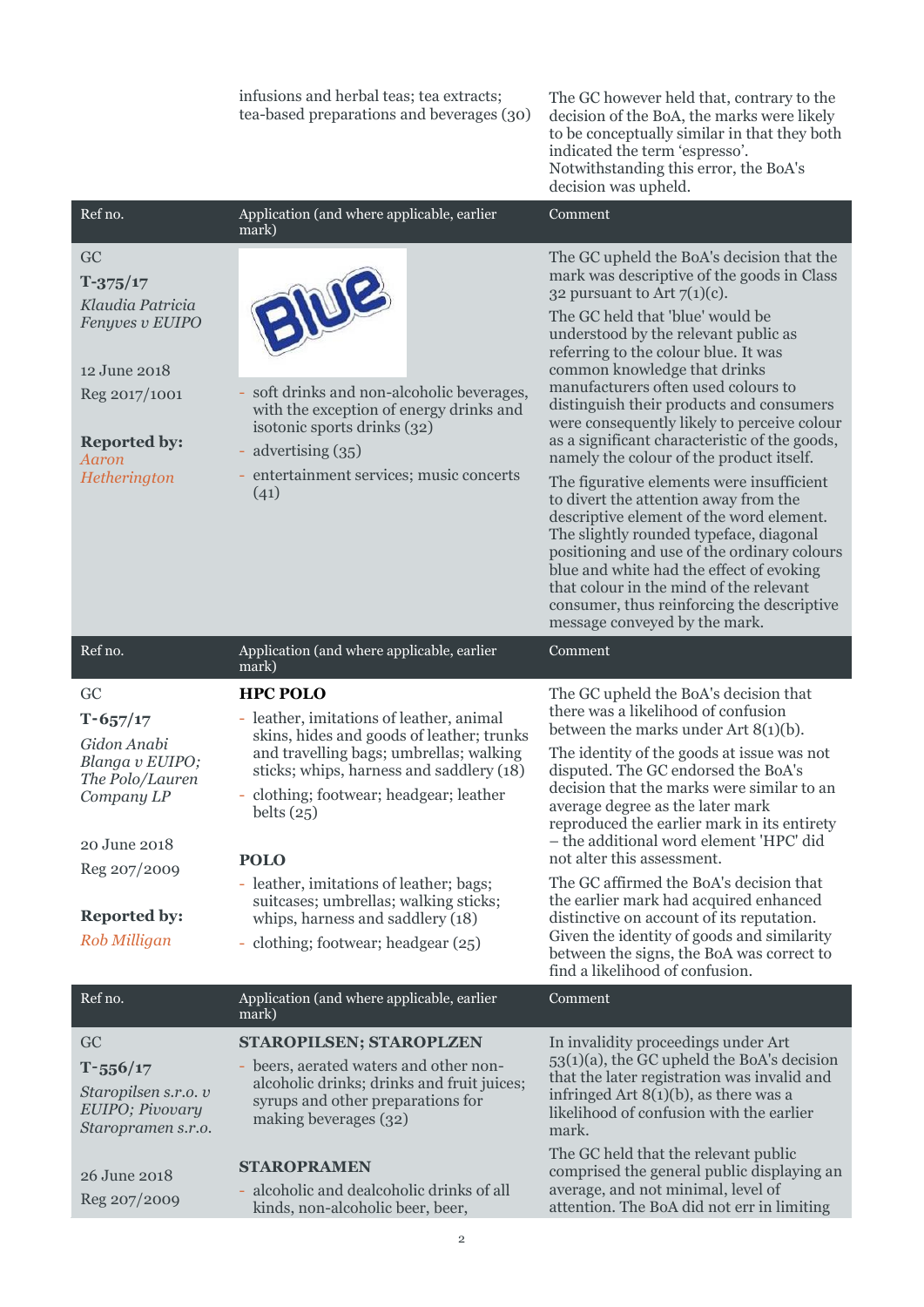| <b>Reported by:</b><br><b>Mark Livsey</b>                                                                                                                                                        | extraction, essence for drink production,<br>calorific beer, fruit juices (32)<br>(EUTM and Czech marks)                                                                                                                                                            | its assessment to the relevant public which<br>did not speak a Slavic language. It was not<br>disputed that the goods at issue were<br>partly identical and partly similar to<br>various degrees.<br>As the later mark comprised a word<br>element repeated in two different language<br>forms separated by a semicolon, the<br>relevant public would split that mark into<br>two, focusing its attention on one of the<br>words. For the same reason, the relevant                                                                                                                                                                                     |
|--------------------------------------------------------------------------------------------------------------------------------------------------------------------------------------------------|---------------------------------------------------------------------------------------------------------------------------------------------------------------------------------------------------------------------------------------------------------------------|---------------------------------------------------------------------------------------------------------------------------------------------------------------------------------------------------------------------------------------------------------------------------------------------------------------------------------------------------------------------------------------------------------------------------------------------------------------------------------------------------------------------------------------------------------------------------------------------------------------------------------------------------------|
|                                                                                                                                                                                                  |                                                                                                                                                                                                                                                                     | public would only pronounce one of the<br>two word elements. It followed that the<br>marks were similar to an above average<br>degree from a visual and phonetic<br>perspective. From a conceptual<br>perspective, the BoA was correct to find<br>that the marks at issue were devoid of any<br>meaning to the non-Slavic language<br>speaking relevant public, meaning that a<br>conceptual comparison was not possible.                                                                                                                                                                                                                               |
| Ref no.                                                                                                                                                                                          | Application (and where applicable, earlier<br>mark)                                                                                                                                                                                                                 | Comment                                                                                                                                                                                                                                                                                                                                                                                                                                                                                                                                                                                                                                                 |
| GC<br>$T - 847/16$<br>Republic of Cyprus<br>$v$ EUIPO;<br>Pagkyprios<br>organismos<br>ageladotrofon<br>(POA) Dimosia Ltd<br>('POA")<br>and<br>$T - 825/16$<br>Cyprus v EUIPO;<br>Papouis Dairies | cheese; cheese made out of cow's milk<br>and/or sheep's milk and/or goat's milk<br>(from any milk proportion and<br>combination), salt, rennet (29)<br><b>DAIRS</b><br><b>GILLGP</b><br><b>Halloumi</b>                                                             | In joined opposition proceedings, the GC<br>upheld the BoA's decision that the earlier<br>mark had weak distinctive character and<br>there was no likelihood of confusion under<br>Art $8(1)(b)$ .<br>The GC held that the BoA had been correct<br>to rely on a 2015 decision that the word<br>'halloumi' is understood by the relevant<br>public to be descriptive of the product as a<br>speciality cheese from Cyprus (Cases T-<br>292/14 and T-293/14, reported in CIPA<br>Journal November 2015). The relevant<br>public, namely UK consumers, did not<br>perceive the word to indicate any<br>certification.<br>Due to the dominance of the words |
| 13 July 2018<br>Reg 207/2009<br><b>Reported by:</b><br><b>Francesca Rivers</b>                                                                                                                   | cheese made out of cow's milk and/or<br>sheep's milk and/or goat's milk (from<br>any milk proportion and combination),<br>rennet $(29)$ .<br><b>HALLOUMI</b><br>- cheese made from sheep's and/or goat's<br>milk; cheese made from blends of cow's<br>milk $(29)$ . | COWBOYS and PALLAS in the marks<br>applied for and the accompanying<br>figurative elements, they were held to lack<br>conceptual similarity and have low visual<br>similarity with the earlier word mark<br>HALLOUMI. Their phonetic similarity was<br>also low in the case of COWBOYS<br>HALLOUMI and average in the case of<br>PALLAS HALLOUMI.                                                                                                                                                                                                                                                                                                       |

| Ref no.                                                                                       | Application (and where applicable, earlier<br>mark)                                                                  | Comment                                                                                                                                                                                                                                                                                                                                   |
|-----------------------------------------------------------------------------------------------|----------------------------------------------------------------------------------------------------------------------|-------------------------------------------------------------------------------------------------------------------------------------------------------------------------------------------------------------------------------------------------------------------------------------------------------------------------------------------|
| GC<br>$T - 581/17$<br>Asics Corporation v<br>EUIPO; Van<br>Lieshout<br>Textielagenturen<br>BV | - leather and imitations of leather (18)<br>- textiles and textile goods (24)<br>- clothing, footwear, headgear (25) | The GC upheld the BoA's decision that<br>there was no likelihood of confusion<br>between the marks under Art $8(1)(b)$ , and<br>that the mark applied for would not take<br>unfair advantage of Asics' marks pursuant<br>to Art $8(5)$ , given the lack of similarity<br>between the marks.<br>The BoA was correct to find that there was |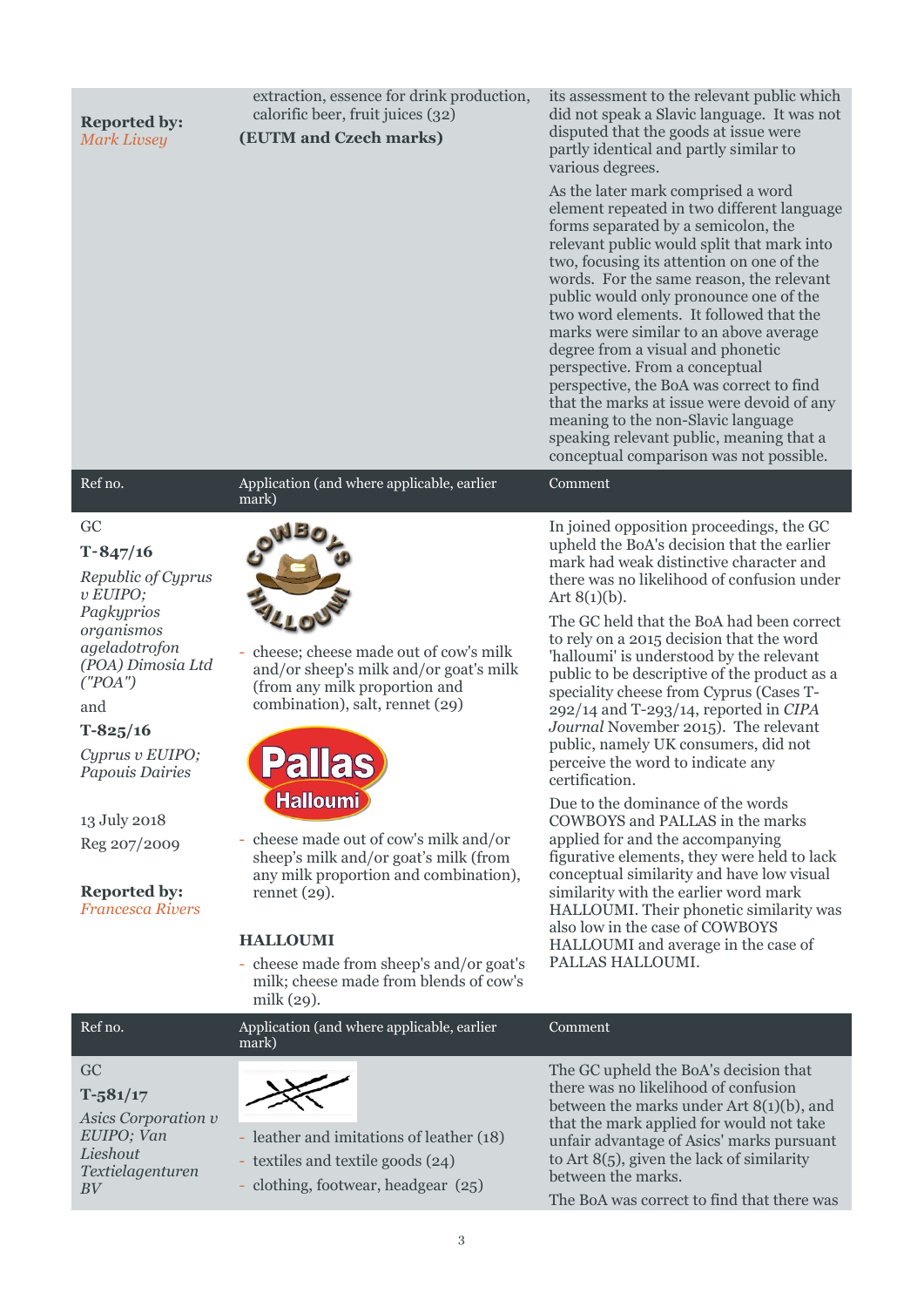| 16 October 2018<br>Reg 207/2009<br><b>Reported by:</b><br>Ning-Ning Li                                                                            | - leather and imitations of leather (18)<br>- clothing, footwear, headgear, athletic<br>footwear $(25)$<br>clothing including sports shoes,<br>sneakers and footwear in general $(25)$<br>(Spanish mark)                                                                                                                                                   | no similarity between the marks,<br>regardless of whether the public's degree<br>of attention was low, average or high.<br>As a consequence, the enhanced<br>distinctiveness of the earlier marks and<br>the fact that the goods at issue were<br>identical were not sufficient to give rise to<br>a likelihood of confusion between the<br>marks.                                                                                                                                                                                                                                                                                                                                                                                                                                                                                                                                                                                              |
|---------------------------------------------------------------------------------------------------------------------------------------------------|------------------------------------------------------------------------------------------------------------------------------------------------------------------------------------------------------------------------------------------------------------------------------------------------------------------------------------------------------------|-------------------------------------------------------------------------------------------------------------------------------------------------------------------------------------------------------------------------------------------------------------------------------------------------------------------------------------------------------------------------------------------------------------------------------------------------------------------------------------------------------------------------------------------------------------------------------------------------------------------------------------------------------------------------------------------------------------------------------------------------------------------------------------------------------------------------------------------------------------------------------------------------------------------------------------------------|
| Ref no.                                                                                                                                           | Application (and where applicable, earlier<br>mark)                                                                                                                                                                                                                                                                                                        | Comment                                                                                                                                                                                                                                                                                                                                                                                                                                                                                                                                                                                                                                                                                                                                                                                                                                                                                                                                         |
| GC<br>$T - 790/17$<br><b>St Andrews Links</b><br>Ltd v EUIPO<br>20 November 2018<br>Reg 207/2009<br><b>Reported by:</b><br>Ning-Ning Li           | <b>ST ANDREWS</b><br>- arranging and conducting<br>entertainment conferences, events,<br>competitions, club services, providing a<br>website featuring information regarding<br>conferences, events, competitions,<br>special event planning, organisation of<br>cultural events (41)                                                                      | The GC upheld the BoA's finding that the<br>mark was descriptive under Art $7(1)(c)$ .<br>The BoA was correct to take into account<br>the considerable reputation of St Andrews<br>for golf sports, and the public's knowledge<br>of that reputation, and that the Class 41<br>services could directly relate to golf sports<br>and the organisation and planning of such<br>events and competitions.<br>As a consequence, the BoA was correct to<br>find a link between the mark and the Class<br>41 services in the mind of the relevant<br>public, at least for golf professionals and<br>amateurs. The mark was likely, in that<br>public's mind, to designate the<br>geographical origin of those services.                                                                                                                                                                                                                                |
| Ref no.                                                                                                                                           | Application (and where applicable, earlier<br>mark)                                                                                                                                                                                                                                                                                                        | Comment                                                                                                                                                                                                                                                                                                                                                                                                                                                                                                                                                                                                                                                                                                                                                                                                                                                                                                                                         |
| GC<br>$T - 36/18$<br>Asahi Intec Co., Ltd<br>v EUIPO; Celesio<br>A G<br>20 Novermber 2018<br>Reg 207/2009<br><b>Reported by:</b><br>Louise O'Hara | <b>CELESON</b><br>surgical, medical and dental aparatus<br>and instruments, and their parts and<br>acessories, medical catheters and their<br>parts and accessories, stents and their<br>parts and accessories (10)<br><b>CELESIO</b><br>- surgical, medical, dental and veterinary<br>apparatus and instruments, artificial<br>limbs, eyes and teeth (10) | The GC upheld the BoA's decision that<br>there was a likelihood of confusion<br>between the marks under Art $8(1)(b)$ .<br>Asahi Intec's request for a hearing had<br>been lodged out of time and they failed to<br>prove that the delay was a result of<br>unforeseen circumstances. Failing to send<br>the original copy of the request<br>immediately after filing the fax, Asahi<br>increased the risk of the application<br>reaching the court late and did not<br>demonstrate the diligence expected of a<br>reasonably prudent person. As a result of<br>which the GC was not required to consider<br>the request.<br>The goods at issue were identical. The<br>phrase "medical apparatus and<br>instruments" was sufficiently clear and<br>precise to determine the scope of the<br>protection to be afforded and covered all<br>of the specific goods identified in the<br>application.<br>Whilst the relevant public were specialists |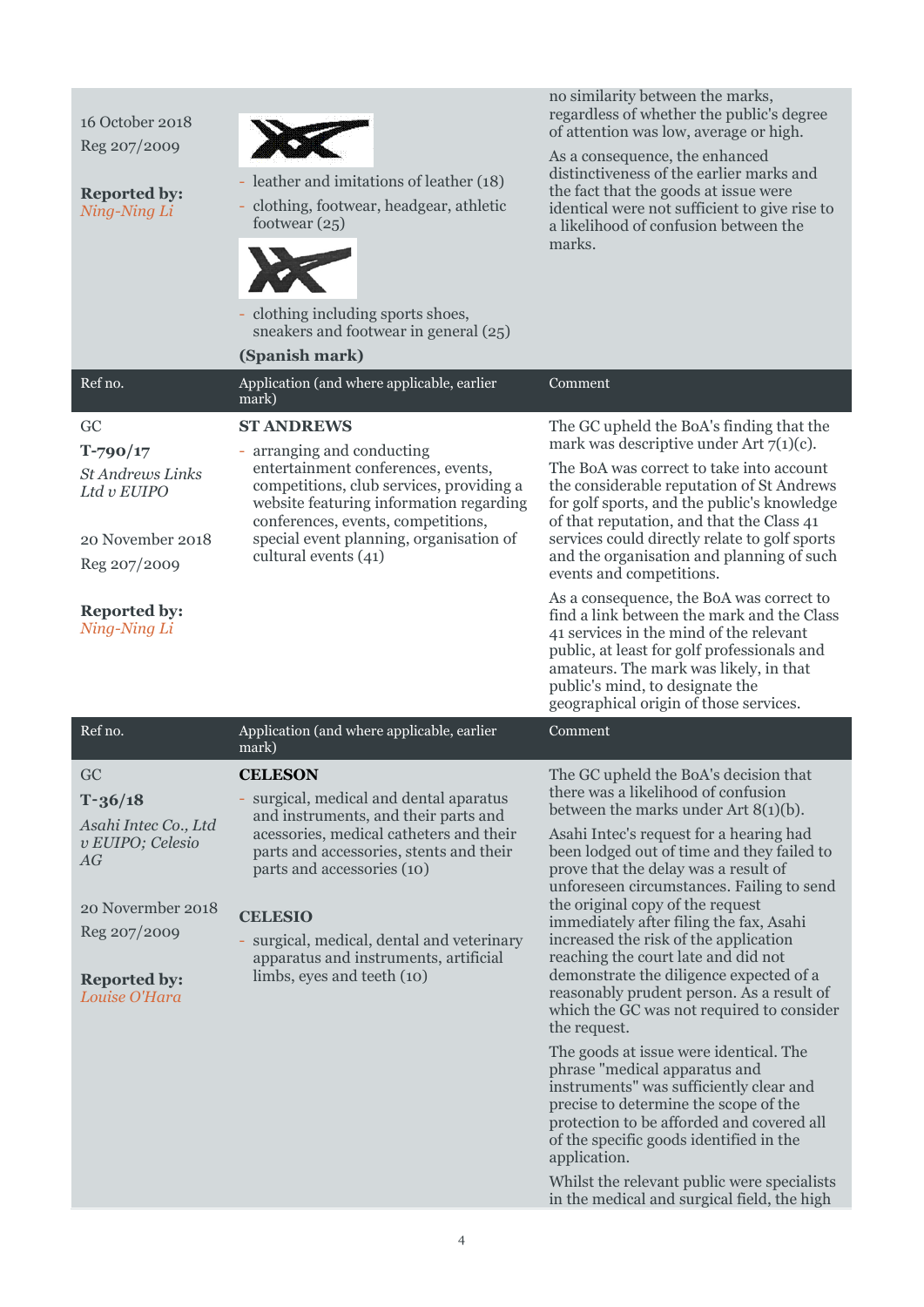|                                                                                                                                                         |                                                                                                                                                                                                                                                                                                                                                                                                                             | degree of visual and phonetic similarity<br>between the marks meant that there was<br>nevertheless a likelihood of confusion.                                                                                                                                                                                                                                                                                                                                                                                                                                                                                                                                                                                                                                                                                                                                                                                                                                                                                                                                                                 |
|---------------------------------------------------------------------------------------------------------------------------------------------------------|-----------------------------------------------------------------------------------------------------------------------------------------------------------------------------------------------------------------------------------------------------------------------------------------------------------------------------------------------------------------------------------------------------------------------------|-----------------------------------------------------------------------------------------------------------------------------------------------------------------------------------------------------------------------------------------------------------------------------------------------------------------------------------------------------------------------------------------------------------------------------------------------------------------------------------------------------------------------------------------------------------------------------------------------------------------------------------------------------------------------------------------------------------------------------------------------------------------------------------------------------------------------------------------------------------------------------------------------------------------------------------------------------------------------------------------------------------------------------------------------------------------------------------------------|
| Ref no.                                                                                                                                                 | Application (and where applicable, earlier<br>mark)                                                                                                                                                                                                                                                                                                                                                                         | Comment                                                                                                                                                                                                                                                                                                                                                                                                                                                                                                                                                                                                                                                                                                                                                                                                                                                                                                                                                                                                                                                                                       |
| GC<br>$T - 9/18$<br>Addiko Bank AG v<br><b>EUIPO</b>                                                                                                    | <b>STRAIGHTFORWARD BANKING</b><br>- financial affairs; monetary affairs (36)                                                                                                                                                                                                                                                                                                                                                | The GC upheld the BoA's decision that the<br>mark was descriptive and lacked<br>distinctive character pursuant to Arts<br>$7(1)(b)$ and $7(1)(c)$ .<br>The BoA was correct to find that                                                                                                                                                                                                                                                                                                                                                                                                                                                                                                                                                                                                                                                                                                                                                                                                                                                                                                       |
| 22 November 2018<br>Reg 2017/1001                                                                                                                       |                                                                                                                                                                                                                                                                                                                                                                                                                             | STRAIGHTFORWARD BANKING would<br>be understood by the relevant public as a<br>reference to the simplicity of the services.                                                                                                                                                                                                                                                                                                                                                                                                                                                                                                                                                                                                                                                                                                                                                                                                                                                                                                                                                                    |
| <b>Reported by:</b><br>Robert Milligan                                                                                                                  |                                                                                                                                                                                                                                                                                                                                                                                                                             | The GC agreed with the BoA that the mark<br>was a promotional statement documenting<br>the "easy to use" qualities of the services in<br>question. As such, the BoA was correct to<br>find that the term STRAIGHTFORWARD<br>BANKING was descriptive of the services<br>at issue.                                                                                                                                                                                                                                                                                                                                                                                                                                                                                                                                                                                                                                                                                                                                                                                                              |
| Ref no.                                                                                                                                                 | Application (and where applicable, earlier<br>mark)                                                                                                                                                                                                                                                                                                                                                                         | Comment                                                                                                                                                                                                                                                                                                                                                                                                                                                                                                                                                                                                                                                                                                                                                                                                                                                                                                                                                                                                                                                                                       |
| GC<br>$T - 824/17$<br>H <sub>20</sub> Plus LLC <sub>v</sub><br><b>EUIPO</b><br>27 November 2018<br>Reg 207/2009<br><b>Reported by:</b><br>Louise O'Hara | - non-medicated skin care preparations,<br>skin care products, beauty serums, face<br>and body creams, eye creams, anti-<br>wrinkle creams, sunscreen creams,<br>facial masks, facial washes, hair<br>shampoos and conditioners, make-up<br>remover, non-medicated bath salts,<br>antiperspirants, cosmetic pads (3)<br>- medicated sunscreen, namely lotions<br>containing sunscreen, acne treatment<br>preparations $(5)$ | The GC upheld the BoA's finding that the<br>mark was devoid of distinctive character<br>pursuant to Art $7(1)(b)$ .<br>The relevant public would effortlessly<br>perceive the sign as the chemical formula<br>for water together with the mathematical<br>sign "+". The fact that the number "2" did<br>not appear in subscript did not affect the<br>impact the mark has on the average<br>consumer.<br>The GC agreed that the overall impression<br>of the sign was dominated by the element<br>"H20", not the fact the end of the sign<br>could be seen as a Venus symbol tilted on<br>its side. That interpretation required<br>special imaginative effort, since the Venus<br>sign was displayed in a form which was<br>unusual or even unknown to the public.<br>The graphic combination of the elements<br>"o" and "+" would be hardly noticeable to<br>the relevant public.<br>The BoA also did not err in its conclusion<br>that the sign "+" was perceived by the<br>public as referring to a certain quality or<br>characteristic of the goods i.e. providing<br>better hydration. |
| Ref no.                                                                                                                                                 | Application (and where applicable, earlier<br>mark)                                                                                                                                                                                                                                                                                                                                                                         | Comment                                                                                                                                                                                                                                                                                                                                                                                                                                                                                                                                                                                                                                                                                                                                                                                                                                                                                                                                                                                                                                                                                       |
| GC<br>$T-150/17$<br>Asolo Ltd v EUIPO;<br>Red Bull GmbH<br>4 October 2018<br>Reg 207/2009                                                               | <b>FLÜGEL</b><br>- beers; mineral and aerated waters and<br>other non-alcoholic drinks; fruit drinks<br>and fruit juices; syrups and other<br>preparations for the preparation of<br>drinks $(32)$<br>- alcoholic drinks (except beers (33)                                                                                                                                                                                 | In invalidity proceedings, the GC partially<br>annulled the decision of the BoA, finding<br>that there was no likelihood of confusion<br>between the goods in Classes 33 and 32.<br>Whilst its reasoning within the decision<br>was sufficiently clear, the BoA was<br>incorrect to conclude that the mixing,<br>consumption or marketing of alcoholic                                                                                                                                                                                                                                                                                                                                                                                                                                                                                                                                                                                                                                                                                                                                        |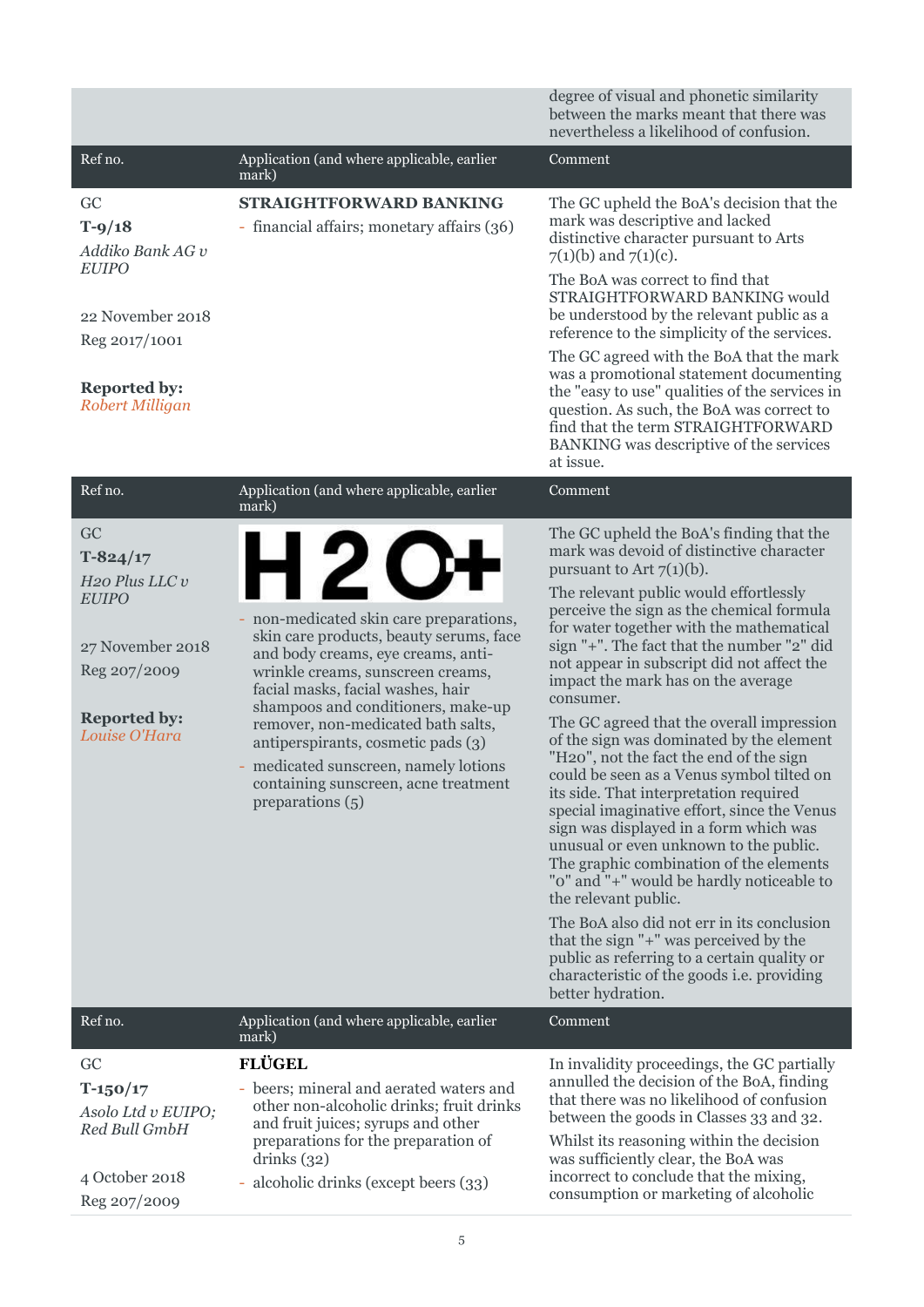### **Reported by:** *Megan Curzon*

## **…VERLEIHT FLÜGEL RED BULL VERLEIHT FLÜÜÜGEL**

- energy drinks (32) **(Austrian marks)**

drinks with non-alcoholic drinks established similarity between the goods in Classes 32 and 33 on the basis of Art 8(1)(b). The GC found that the Austrian public was aware of the difference between the drinks, and would make such a distinction. As such, there could be no likelihood of confusion between the marks, in respect of Classes 33 and 32.

The GC therefore annulled the decision of the BoA, in so far as it dismissed the appeal from the cancellation decision, which declared the mark applied for to be invalid for the goods in Class 33.

| Ref no.                                                                                                                                                                                                                               | Application (and where applicable, earlier<br>mark)                                                                                                                                                                                                                                                                                                                                                                                                                                                                                                                                                                                                          | Comment                                                                                                                                                                                                                                                                                                                                                                                                                                                                                                                                                                                                                                                                                                                                                                   |
|---------------------------------------------------------------------------------------------------------------------------------------------------------------------------------------------------------------------------------------|--------------------------------------------------------------------------------------------------------------------------------------------------------------------------------------------------------------------------------------------------------------------------------------------------------------------------------------------------------------------------------------------------------------------------------------------------------------------------------------------------------------------------------------------------------------------------------------------------------------------------------------------------------------|---------------------------------------------------------------------------------------------------------------------------------------------------------------------------------------------------------------------------------------------------------------------------------------------------------------------------------------------------------------------------------------------------------------------------------------------------------------------------------------------------------------------------------------------------------------------------------------------------------------------------------------------------------------------------------------------------------------------------------------------------------------------------|
| CJ<br>$C-340/17P$<br>Alcohol<br>Countermeasure<br><b>Systems</b><br>(International) Inc.<br>("ACS") v EUIPO;<br>Lion Laboratories<br>Ltd(''LL'')<br>29 November 2018<br>Reg 207/2009<br><b>Reported by:</b><br><b>Christine Danos</b> | <b>ALCOLOCK</b><br>- devices for disabling a vehicle in<br>response to a detection of alcohol in the<br>blood of its purported operator; devices<br>for disabling a vehicle in response to a<br>measurement of alcohol in excess of a<br>safety threshold in the blood of its<br>purported operator; breath alcohol<br>testers $(9)$<br>services for the installation and<br>maintenance of the above class 9 goods<br>(37)<br>- compliance monitoring services in<br>respect of the above class 9 goods (42)<br><b>ALCOLOCK</b><br>apparatus for testing, measuring,<br>indicating, recording and/or analysing<br>breath for alcohol; control apparatus for | In invalidity proceedings, the CJ upheld<br>the GC's decision to invalidate ACS's<br>registration pursuant to Arts $53(1)(a)$ and<br>$8(1)(a)$ and (b).<br>In its decision (T-638/15, unreported), the<br>GC had upheld the BoA's decision to<br>invalidate ACS's registration in its entirety.<br>The CJ endorsed the GC's assessment of<br>the evidence of genuine use, even though<br>the evidence referred to a mark under a<br>different registration number and even<br>though some of the evidence showed the<br>mark in a form different to the registered<br>mark.<br>The marks were identical, the goods and<br>services were identical or similar, and<br>there was consequently either double<br>identity, or a likelihood of confusion<br>between the marks. |
|                                                                                                                                                                                                                                       | or responsive to the aforesaid<br>apparatus; parts and fittings therefor (9)                                                                                                                                                                                                                                                                                                                                                                                                                                                                                                                                                                                 |                                                                                                                                                                                                                                                                                                                                                                                                                                                                                                                                                                                                                                                                                                                                                                           |
| Ref no.                                                                                                                                                                                                                               | Application (and where applicable, earlier<br>mark)                                                                                                                                                                                                                                                                                                                                                                                                                                                                                                                                                                                                          | Comment                                                                                                                                                                                                                                                                                                                                                                                                                                                                                                                                                                                                                                                                                                                                                                   |
| GC<br>$T-378/17$<br>La Zaragozana, SA<br>v EUIPO; Heineken<br>Italia SpA<br>7 December 2018<br>Reg 207/2009<br><b>Reported by:</b><br><b>Thomas Pugh</b>                                                                              | beers; non-alcoholic beer; lagers; wheat<br>beer; malt beer; beer; mineral and<br>aerated waters and other non-alcoholic<br>drinks; fruit beverages and fruit juices;<br>syrups and other preparations for<br>making beverages (32)<br>alcoholic beverages (except beers) (33)                                                                                                                                                                                                                                                                                                                                                                               | The GC annulled the BoA's decision that<br>there was no likelihood of confusion<br>between the marks pursuant to Art<br>$8(1)(b)$ .<br>The BoA was wrong to find that the word<br>CERVISIA within the mark applied for was<br>barely visible: the GC held that the<br>relevant public would be able to recognise,<br>although perhaps not easily, that word<br>element in the mark applied for.<br>The BoA was therefore wrong to place<br>additional significance on the figurative<br>element of the mark applied for. The GC<br>instead held that although the figurative<br>element was rather unusual and therefore<br>memorable in respect of the goods at<br>issue, the same could be said of the verbal<br>element of that sign.                                  |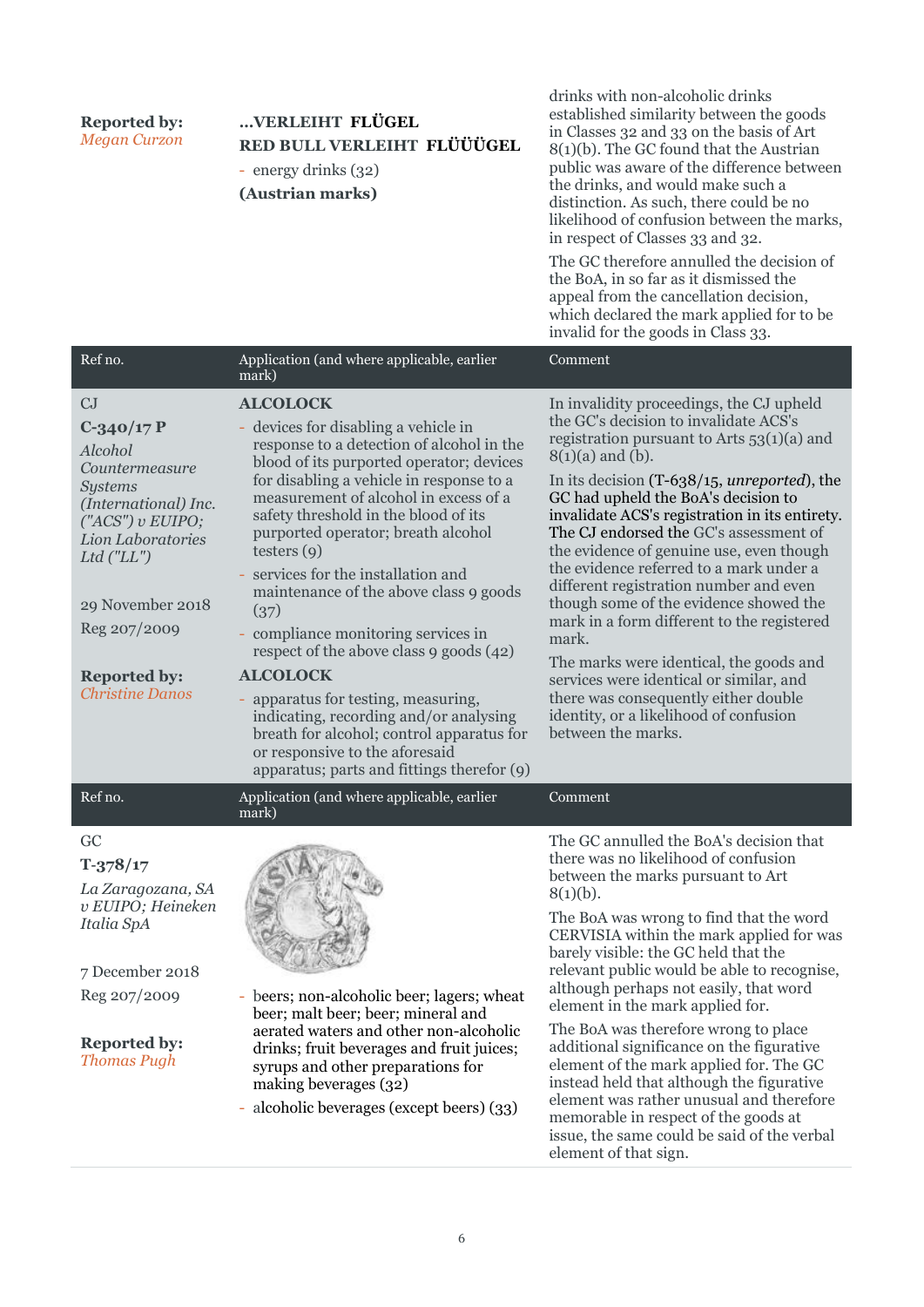|                                                                                                                                                                                                                               | <b>CERVISIA AMBAR</b><br>- beers $(32)$<br>(Spanish Mark)                                                                       | The BoA had erred in finding that the<br>earlier mark had weak distinctive<br>character on the assumption that the<br>general Spanish public was capable of<br>easily linking the Latin word cervisia with<br>the Spanish word cerveza. As such, the GC<br>held that the word element CERVISIA<br>carried a normal degree of inherent<br>distinctive character.<br>In light of the similarity between the goods<br>and between the marks, the GC held there<br>was a likelihood of confusion.                                                                                                                                                                                                                                                                                                                                                                      |
|-------------------------------------------------------------------------------------------------------------------------------------------------------------------------------------------------------------------------------|---------------------------------------------------------------------------------------------------------------------------------|--------------------------------------------------------------------------------------------------------------------------------------------------------------------------------------------------------------------------------------------------------------------------------------------------------------------------------------------------------------------------------------------------------------------------------------------------------------------------------------------------------------------------------------------------------------------------------------------------------------------------------------------------------------------------------------------------------------------------------------------------------------------------------------------------------------------------------------------------------------------|
| Ref no.                                                                                                                                                                                                                       | Application (and where applicable, earlier<br>mark)                                                                             | Comment                                                                                                                                                                                                                                                                                                                                                                                                                                                                                                                                                                                                                                                                                                                                                                                                                                                            |
| GC<br>$T-111/17$<br>Computer Market v<br><b>EUIPO</b><br>15 January 2019<br>Reg 207/2009<br><b>Reported by:</b><br><b>Rebekah Sellars</b>                                                                                     | COMPUTER MARKET<br>- various goods and services in Classes 9,<br>37 and 42                                                      | The GC upheld the BoA's decision<br>dismissing an appeal against its decision<br>to refuse the application on absolute<br>grounds. The BoA held the appeal was<br>inadmissible as it was not filed within the<br>prescribed time limit, pursuant to Art 60.<br>It was not disputed that the BoA's decision<br>to refuse registration was deemed to have<br>been duly notified to Computer Market on<br>28 May 2016. The time limit for filing an<br>appeal was 28 July 2016.<br>There was no evidence demonstrating that<br>the notice of appeal had been submitted,<br>even though it was clear from evidence<br>later submitted that the document had<br>been created in draft. The communication<br>containing the statement of grounds of 27<br>September 2016 was, by contrast, not<br>marked DRAFT, confirming that it had<br>therefore been duly submitted. |
| Ref no.                                                                                                                                                                                                                       | Application (and where applicable, earlier<br>mark)                                                                             | Comment                                                                                                                                                                                                                                                                                                                                                                                                                                                                                                                                                                                                                                                                                                                                                                                                                                                            |
| CJ<br>$T - 162/17$<br>Republic of Poland<br>and Stock Polska<br>sp. z o.o. v EUIPO;<br>Lass & Steffen<br>GmbH Wein- und<br>Spirituosen-Import<br>16 January 2019<br>Reg 207/2009<br><b>Reported by:</b><br><b>Mark Livsey</b> | UBELSR<br>- alcoholic drinks (except beers) (33)<br><b>LUBECA</b><br>- alcoholic beverages (except beers) (33)<br>(German mark) | The CJ upheld the GC's decision that there<br>was a likelihood of confusion between the<br>marks under Art $8(1)(b)$ .<br>The GC was correct to conclude that the<br>word element of the mark applied for was<br>more distinctive than the figurative<br>element, which would be perceived by<br>consumers as decorative and would not<br>exercise a significant influence on the<br>overall perception of the mark applied for.<br>As regards visual similarity, the GC<br>correctly concluded that the similarities<br>between the word elements of the marks<br>outweighed the differences in the other<br>word and figurative elements and that,<br>based on a global assessment, there was a<br>likelihood of confusion pursuant to Art<br>$8(1)(b)$ .                                                                                                        |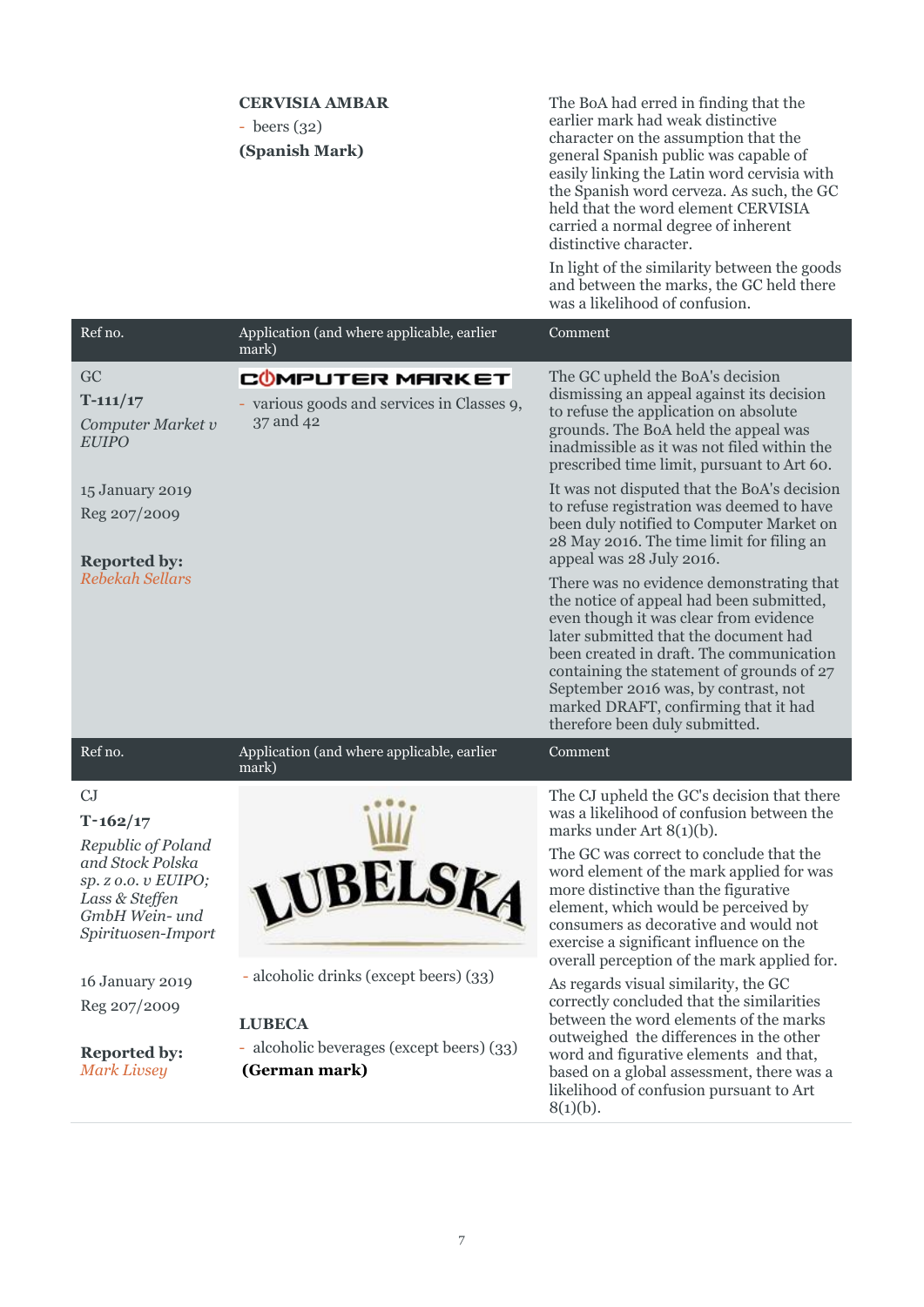| Ref no.                                                               | Application (and where applicable, earlier<br>mark)                                                                                                                                                                                                                                                                                                        | Comment                                                                                                                                                                                                                                                                                                                                                                                                                                                                                                                  |
|-----------------------------------------------------------------------|------------------------------------------------------------------------------------------------------------------------------------------------------------------------------------------------------------------------------------------------------------------------------------------------------------------------------------------------------------|--------------------------------------------------------------------------------------------------------------------------------------------------------------------------------------------------------------------------------------------------------------------------------------------------------------------------------------------------------------------------------------------------------------------------------------------------------------------------------------------------------------------------|
| GC<br>$T - 91/18$<br><b>Equity Cheque</b>                             | <b>DIAMOND CARD</b>                                                                                                                                                                                                                                                                                                                                        | The GC upheld the BoA's decision that the<br>mark lacked distinctive character pursuant<br>to Art $7(1)(b)$ .                                                                                                                                                                                                                                                                                                                                                                                                            |
| Capital<br>Corporation v<br>EUIPO;<br>17 January 2019<br>Reg 207/2009 | insurance services, namely travel<br>insurance; financial services; banking<br>and credit services; automated teller<br>macine services; providing financial<br>information over the internet and other<br>computer networks; all of the foregoing<br>expressly including credit card services<br>in connection with the sale of jewellery<br>products(36) | DIAMOND CARD would be understood by<br>the relevant public as a card denoting<br>value, encouraging use of the services in<br>question. Even where the services<br>provided did not directly relate to the use<br>of a card, it was sufficient for a mark to<br>indicate to the relevant public that they<br>were entitled to a card giving them the<br>right to benefits. As such, the mark was a                                                                                                                       |
| <b>Reported by:</b><br><b>Megan Curzon</b>                            |                                                                                                                                                                                                                                                                                                                                                            | mere promotional message and not<br>distinctive in relation to the services at<br>issue.                                                                                                                                                                                                                                                                                                                                                                                                                                 |
|                                                                       |                                                                                                                                                                                                                                                                                                                                                            | The figurative element of the mark<br>reinforced the message conveyed by the<br>word DIAMOND, and the three horizontal<br>lines were devoid of any distinctive<br>features. The mark therefore did not<br>contain any unusual elements which the<br>public would perceive as an indication of<br>commercial origin.                                                                                                                                                                                                      |
| Ref no.                                                               | Application (and where applicable, earlier<br>mark)                                                                                                                                                                                                                                                                                                        | Comment                                                                                                                                                                                                                                                                                                                                                                                                                                                                                                                  |
|                                                                       |                                                                                                                                                                                                                                                                                                                                                            |                                                                                                                                                                                                                                                                                                                                                                                                                                                                                                                          |
| GC<br>$T - 671/17$                                                    | <b>TURBO-K</b><br>- chemicals used in industry, science,                                                                                                                                                                                                                                                                                                   | The GC upheld the BoA's decision to<br>refuse the registration of the mark applied<br>for pursuant to Art $8(4)$ , on the basis that                                                                                                                                                                                                                                                                                                                                                                                     |
| Turbo-K<br>International Ltd v<br>EUIPO; Turbo-K                      | photography, agriculture, horticulture<br>and forestry (1)<br>- cleaning, polishing, scouring and                                                                                                                                                                                                                                                          | the earlier marks were of more than mere<br>local significance in the Netherlands and<br>the UK.                                                                                                                                                                                                                                                                                                                                                                                                                         |
| Ltd<br>17 January 2019<br>Reg 207/2009                                | abrasive preparations; perfumery;<br>cosmetics; hair lotions (3)<br>advertising, business management,<br>business adminstration, office<br>functions; retail services (35)                                                                                                                                                                                 | The BoA had erred by confusing Turbo-K<br>Ltd with one of the signatories to the<br>contractual agreements filed in evidence.<br>Notwithstanding this error, the BoA was<br>correct to conclude that the contracts - as<br>they failed to address ownership of the                                                                                                                                                                                                                                                       |
| <b>Reported by:</b><br>Louise O'Hara                                  | <b>TURBO-K</b>                                                                                                                                                                                                                                                                                                                                             | rights in the earlier marks – were not a<br>decisive factor in the case.                                                                                                                                                                                                                                                                                                                                                                                                                                                 |
|                                                                       | <b>TURBO-K</b><br>(unregistered marks)                                                                                                                                                                                                                                                                                                                     | The GC upheld the BoA's decision that,<br>pursuant to English common law, it was<br>not necessary for a claimant in an action<br>for passing off to demonstrate they were<br>the sole owner of the goodwill. The GC<br>further endorsed the BoA's interpretation<br>that misrepresentation was established<br>when identical marks were used for<br>identical or similar goods. Turbo-K<br>International had not acquired goodwill<br>independently of Turbo-K Ltd: its use of<br>the mark was liable to confuse Turbo-K |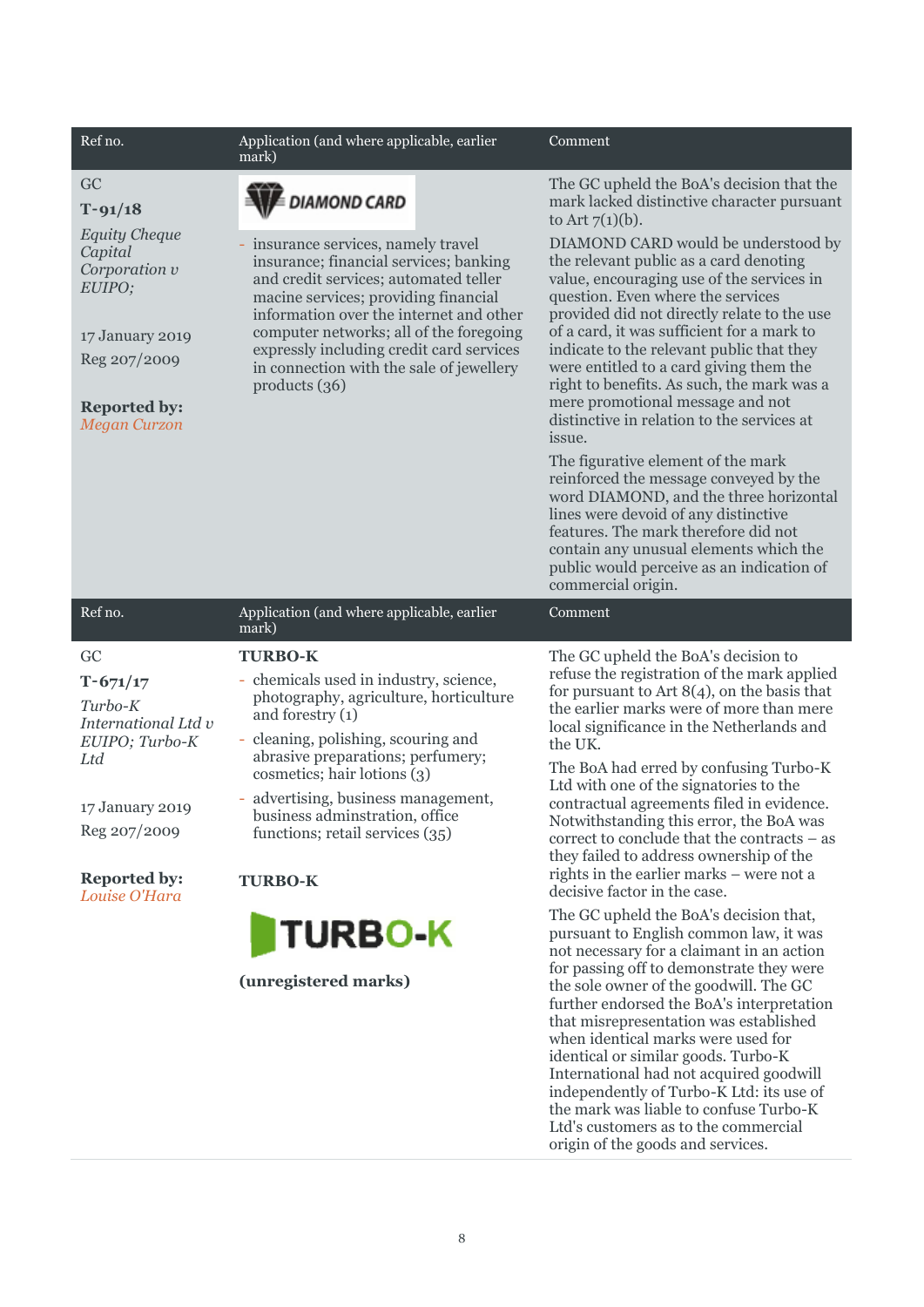## **Construction of an exclusive licence**

## *Holland and Barrett International Ltd ('H&B') & anr v General Nutrition Investment Company ('GNIC')* **(Arden & Kitchin LLJ & Birss J; [2018] EWCA Civ 1586; 4 July 2018)**

The CA considered the construction of an exclusive trade mark licence which provided that the licensor, GNIC, was able to terminate the licence over individual marks for non-use. The CA held that, during the term of the licence, the licensor was not entitled to use any marks which were confusingly similar to those licensed. This would include any of the licensed marks where the licence had been validly terminated for non-use. *Katharine Stephens reports.*

### Background

The predecessor to GNIC had granted an exclusive licence to H&B over seven trade marks all comprising the text "GNC" either alone or with various additions. All the marks were registered in class 5 for vitamins, minerals, nutritional supplements and similar products. The trade mark licence formed part of a wider agreement under which H&B has purchased the business which was then being conducted under the GNC brand.

It was common ground that H&B had used both the GNC word mark and one of the auxiliary marks since 2003, but had not used the five other auxiliary marks for 5 years preceding the trial of the matter. The licence provided at clause 5.6 that:

"If [H&B] ceases to Use the Trade Marks or any of them in respect of the Products for a continuous period of 5 years or more [GNIC] shall be entitled to terminate this Licence in respect of such Trade Mark or Trade Marks."

GNIC had purported to terminate the licence in relation to the five unused trade marks and contended it was thereafter entitled to use them. At first instance, Warren J agreed with this submission ([2017] EWHC 746 (Ch)). H&B appealed and the CA upheld the appeal.

## Nature and scope of the exclusive licence

The CA noted that the exclusive licence was part of a business sale and therefore GNIC's interest in the GNC trade marks was much reduced. In contrast, the exclusive nature of the licence was critical to H&B. The exclusivity allowed H&B to bring actions for trade mark infringement against third parties using confusing similar marks. It also allowed H&B to bring a breach of contract action (not an infringement action) against GNIC for use of confusingly similar marks (*Northern & Shell v Condé Nast* [1995] RPC 117 referred to). The contractual exclusivity was co-extensive with the scope of the right to prevent infringements by third parties. If that were not so, then the exclusivity would be undermined.

As a consequence and due to the overlap between the scope of the various licensed marks, the use by GNIC of one of the auxiliary marks would be a breach of the contract because (1) it would breach the exclusivity of the licensed auxiliary mark; and (2) it would also breach the exclusivity of the licensed GNC mark. The distinction between (1) and (2) did not matter until clause 5.6 was considered.

### Effect of clause 5.6 on the exclusive licence

Clause 5.6 was concerned with the risk associated with revocation for non-use. It allowed GNIC to terminate the licence over an individual mark (or indeed all of the marks) if that mark was not used.

The CA held that the termination over one unused mark did not undermine the exclusivity of the licence which remained in force. In construing the contract in this way, the CA recognised that it might not be possible to prevent the revocation of an unused mark. Although a serious issue in the abstract, GNIC placed too much weight on this point. In practice, GNIC's interests were protected due to the overlapping nature of the trade marks and the fact that the GNC mark would prevent a third party from using a sign the same as any of the auxiliary marks. In contrast, H&B's interests under the contract would be seriously harmed if GNIC acquired a right to use an auxiliary mark, even though it breached the exclusivity of the licence which remained.

Thus, on the true construction of the licence agreement, the CA held that if the licence was validly terminated under clause 5.6: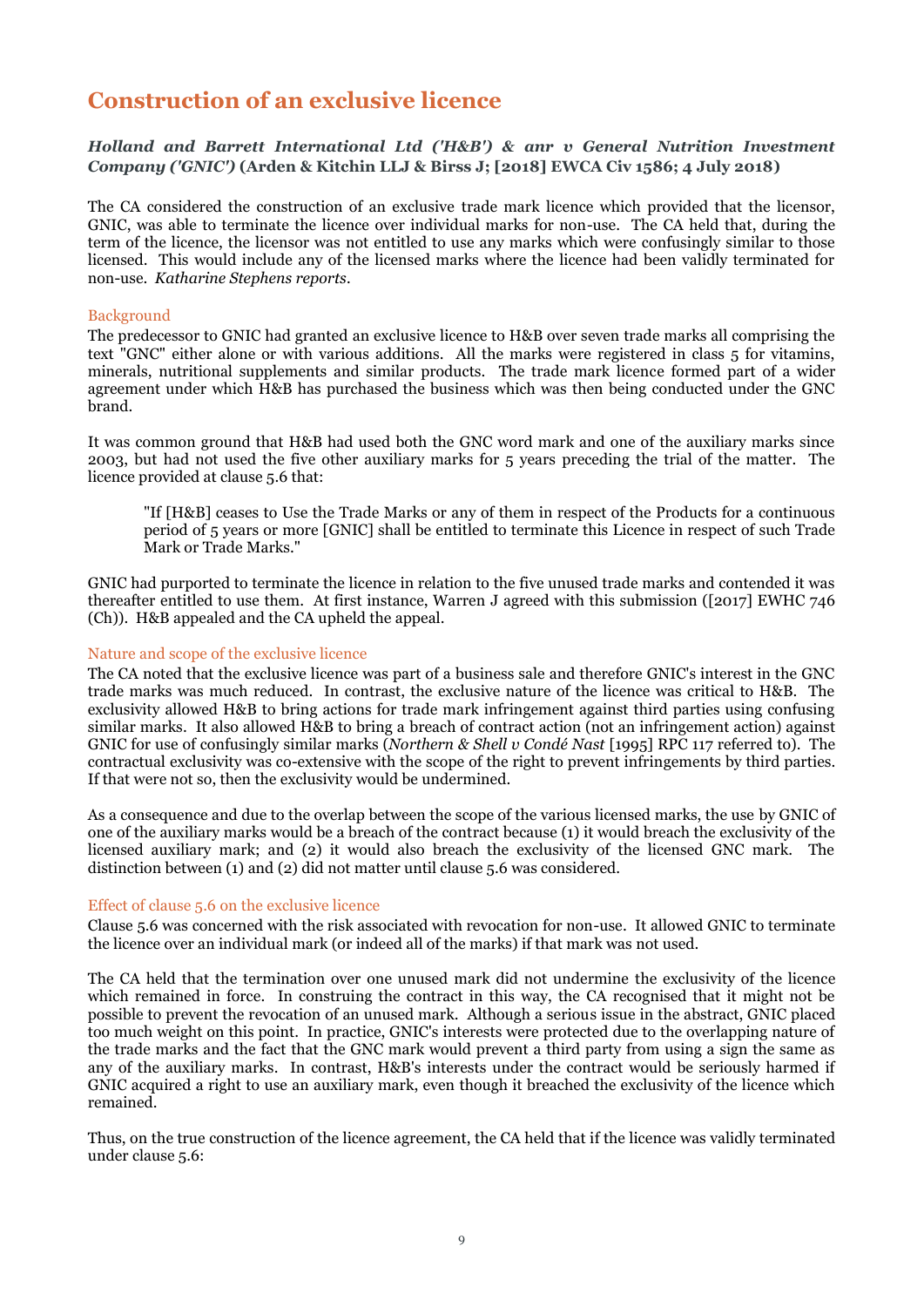- GNIC would not acquire a right to do any act which would be a breach of the exclusivity of whatever licence remained in force; and
- provided GNIC could do so in a manner which did not breach the terms of any remaining licence, GNIC was free to use any unused mark, but not otherwise.

## **Defences to trade mark infringement action survive strike out / summary judgment application**

## *Red Bull GmbH v Big Horn UK Ltd & Ots\** **(Master Clark; [2018] EWHC 2794 (Ch); 12 November 2018)**

Red Bull alleged multiple procedural and substantive inadequacies in the defences and sought to strike out them out and summary judgment. Master Clark refused the applications and allowed the Defendants to proceed in defending the claim. *Thomas Pugh reports.*

### Facts

Red Bull commenced infringement proceedings under Articles 9(2)(b) and 9(2)(c) against three Defendants: (i) Big Horn UK Limited ("D1"), which carried on the business of importing and selling into the UK energy drinks bearing the name "Big Horn"; (ii) Voltino Eood ("D2"), a Bulgarian company that distributed the Defendants' products in Bulgaria; and (iii) Lyubomir Benched ("D3") who was a director and sole shareholder of D1.

#### Strike out

During the course of the proceedings, D1 and D3 had filed more than one defence. Notwithstanding the fact that they breached a number of CPR provisions, Master Clark held that none of the breaches justified striking them out in their entirety, although parts were struck out as disclosing no real grounds for defending the claim.

#### Summary judgment

The surviving grounds in the defence were: dissimilarity of marks; lack of likelihood of confusion; and that there was no "link" between the marks under Article  $g(z)(c)$ . In this respect, the Defendants sought to rely upon the decision of the EUIPO in opposition proceedings where the Claimant had lost its challenge to the registration of D2's "Big Horn" mark.

The Claimant applied for summary judgment submitting that the decision of the Opposition Division was irrelevant to these proceedings because the Opposition Division had placed importance on the differences arising from the "Big Horn" element of D2's mark. In the current proceedings however the Claimant was not complaining of the use of "Big Horn", only of use of the figurative element of D2's mark.

Master Clark rejected the Claimant's application, holding that the reasoning of the Opposition Division was primarily based on the figurative dissimilarities between the marks, and the additional difference arising from the use of the word "Big Horn" was considered as an afterthought. The Defendants therefore had a real prospect of defending the claim.

## **First IPEC trial outside London**

### *APT Training & Consultancy Ltd & Anr v Birmingham and Solihull Mental Health NHS Trust***\* (Judge Melissa Clarke; [2019] EWHC 19 (IPEC); 9 January 2019)**

In the first IPEC trial ever to be heard outside London, Judge Melissa Clarke found that APT's registrations for RAID were infringed by the NHS Trust's use of RAID in word and stylised form in relation to the provision of mental health services and training and education in the field of mental health services under Sections 10(1) and 10(2) and Articles 9(2)(a) and (b). *Hilary Atherton reports.*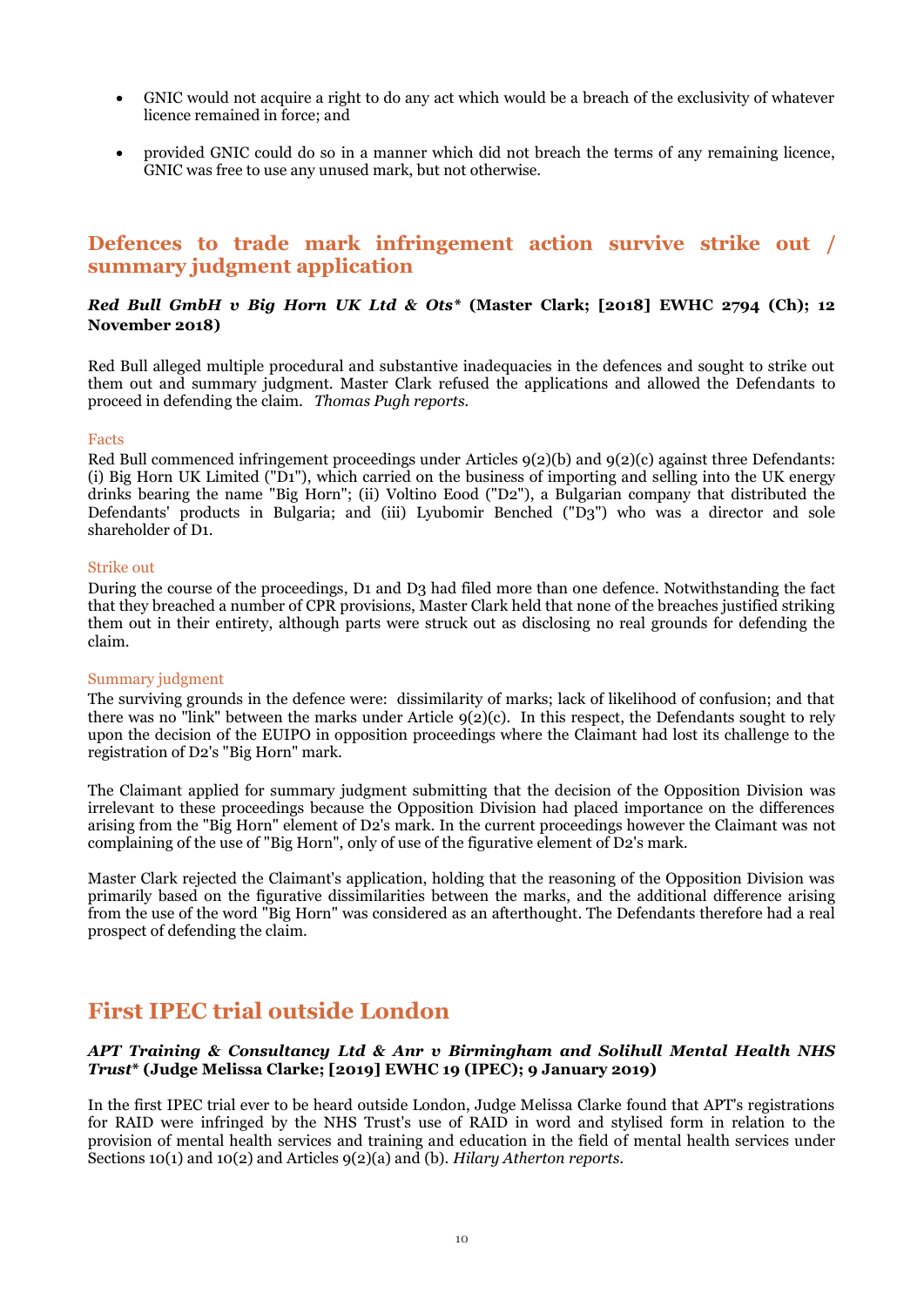APT owned UK and EU trade marks for RAID registered for, among other things, educational services and the provision of training all relating to psychology and behavioural problems in Class 41. The mark RAID was used by APT as an acronym for 'Reinforce Appropriate, Implode Destructive', which was the underlying message of training courses that it provided for tackling challenging behaviour at source. The NHS was one of APT's biggest customers.

The NHS Trust used the sign RAID as an acronym for 'Rapid Assessment Interface and Discharge'. It described this as 'a new model for patient assessment and discharge for individuals experiencing severe mental health crises and trauma who attend at hospitals, including those presenting to accident and emergency'. However, the Judge found that the NHS Trust had also provided training programmes under the sign which were attended by its staff and acute hospital staff, as well as disseminating know-how via papers and lectures through its 'RAID Network' . As well as using RAID in plain word form, it had also used the following stylised version:



The Judge found that RAID in word form was identical to APT's marks and that the stylised version above was highly similar to APT's marks. She also found that the NHS Trust's use of the RAID signs in relation to both the training and healthcare elements of the service it provided to the relevant Birmingham hospitals was use in the course of trade. It was use "on the market" (and not just internal use) because it was used for the provision of services commissioned from the NHS Trust in a competitive marketplace with other potential providers. Further, it amounted to commercial activity with a view to economic advantage because of the payment which the NHS Trust received under its SLA with Birmingham East and North Primary Care Trust.

The Judge went on to find that the NHS Trust's use of RAID in word form in relation to (i) its training services and related materials and (ii) its RAID Network, infringed APT's marks pursuant to Section 10(1) and Article 9(2)(a). She found that the NHS Trust's provision of mental healthcare services was similar to the training services for which APT's marks were registered and that there was a likelihood of confusion in respect of the NHS Trust's use of the RAID signs in both word and stylised form for these services. Accordingly, the NHS Trust's use of the word mark in relation to the provision of healthcare services was found to infringe pursuant to Section 10(2), as was its use of the stylised RAID sign in relation to its provision of healthcare, training and RAID Network services. Although there was no evidence of actual confusion, the Judge took into account in particular that APT had been providing mental health training courses under the RAID mark for 30 years, that the NHS was one of its biggest customers, and that although the average consumer displayed a higher than average level of attention to detail, because of the close similarity of services and marks there were few details or differences for the average consumer to notice.

The reported cases marked \* can be found at http://www.bailii.org and the CJ and GC decisions can be found at http://curia.euro pa.eu/jcms/jcms/j\_6/hom